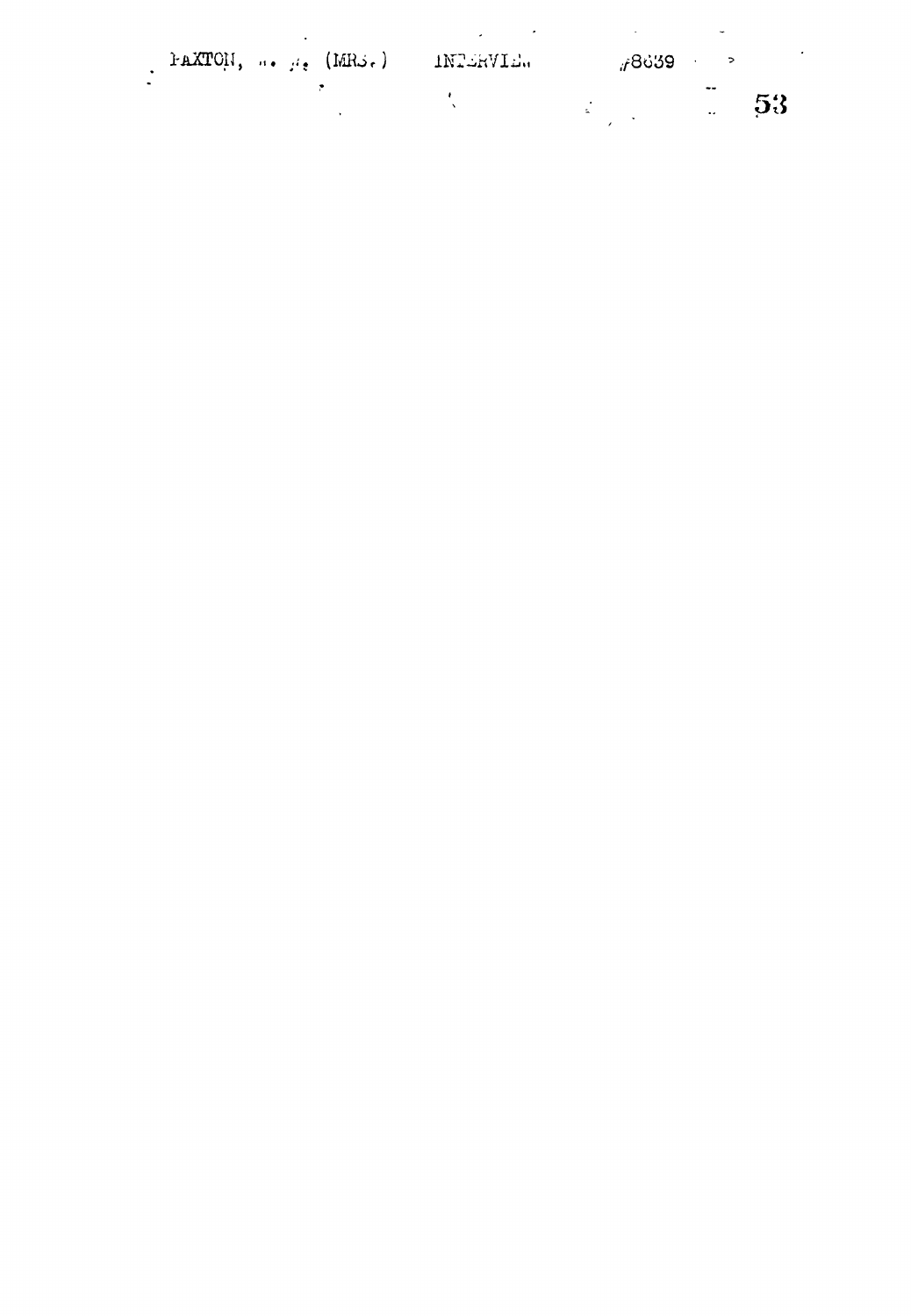## PAXTON, W. W. (MRS.) INTERVIEW. 8639.

Eunice M. Mayer, Interviewer September 22, 1937.

> Interview with Mrs. W. W. Paxton. **Mangum,** Oklahoma.

*h* native of Palo Pinto County, Texas, Mrs. Paxton eame to Greer County in 1887, with her parents, Mr. and Mrs. R. B. Goar, who located at the present site of the town of Eldorado.

Her father was a sheep man in the Eldorado section. He lived at Eldorado until after statehood, when he founded the town of Sentinel.. He was struck by lightning and burned up in a barm near the Deer Creek schoolhouse in 1917.

William M. Paxton died in 1917 and Mrs. Paxton died *4^* in 1926.

Their sons who, came to Greer County with them in 1888 and 1889 are prominent and useful citizens of the communities in which they reside. B. C. Paxton has been a rural mail carrier at Jester for more than twenty years. Guyde Paxton has been a mail carrier at Granite for many years. Ernest C. Paxton was a prominent citizen of Greer County